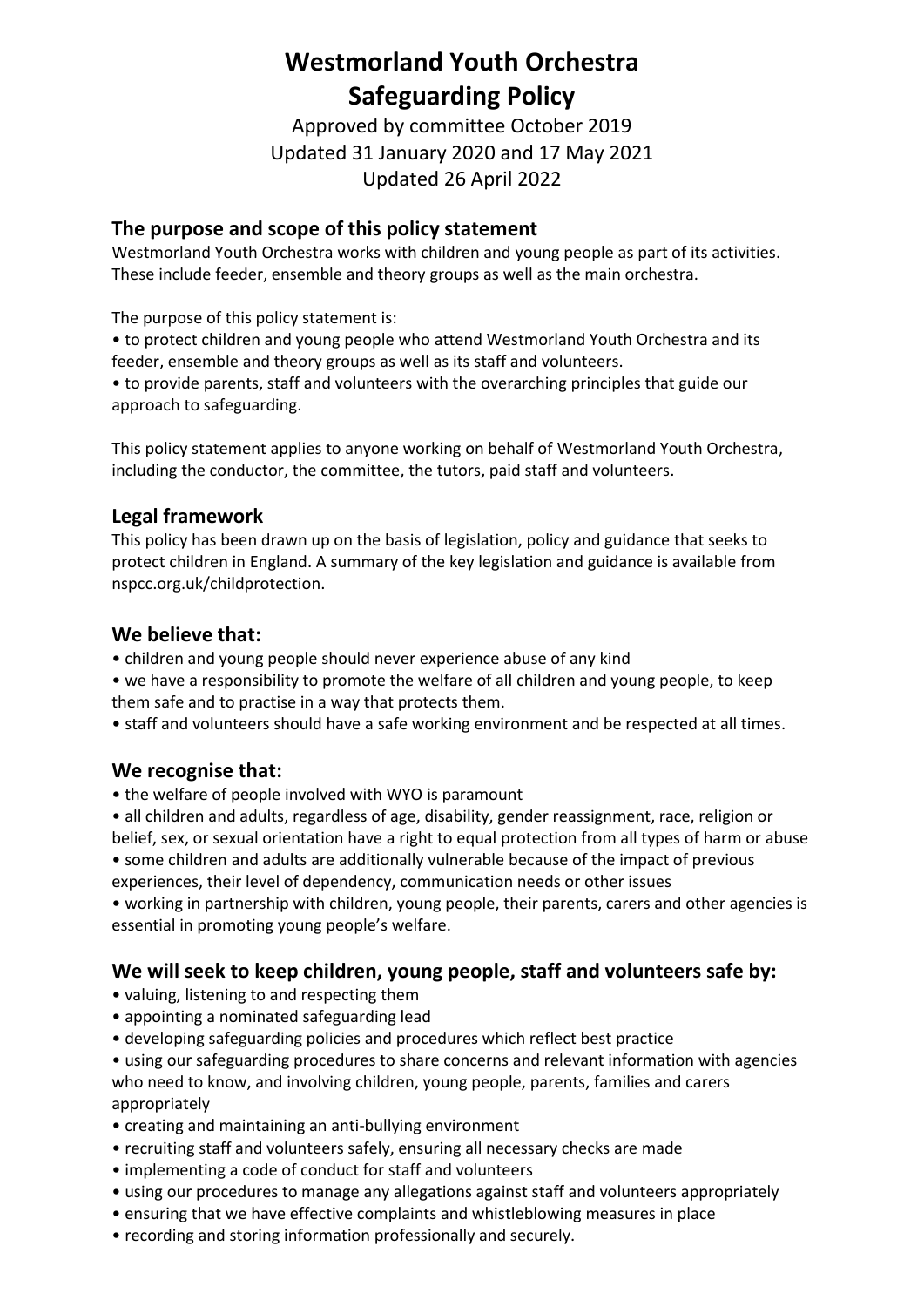# **Related policies and procedures**

This policy statement should be read alongside our organisational policies and procedures, including:

- 1. Procedures for rehearsals and concerts
- 2. Procedures for responding to concerns about a child or young person's wellbeing
- 3. Dealing with allegations of abuse against a child or young person
- 4. Role of the designated safeguarding officer
- 5. Managing allegations against staff and volunteers
- 6. Safer recruitment policy and procedures
- 7. Code of conduct for staff and volunteers
- 8. Anti-bullying policy and procedures
- 9. Photography and image sharing guidance
- 10. Child protection records retention and storage policy
- 11. Whistleblowing

# **Contact details**

### **Designated committee safeguarding lead**

Name: Heather Lowthian [heather@heatherlow.plus.com](mailto:heather@heatherlow.plus.com)

### **Designated staff safeguarding lead**

Joy Powdrill

#### **Chairman of Committee**

Name: Oliver Wates [wates@kencomp.net](mailto:wates@kencomp.net)

#### **Trained first-aiders**

A list is provided at rehearsals (see also below)

#### **NSPCC Helpline**

0808 800 5000 We are committed to reviewing our policy and good practice **annually.** 

This policy was last reviewed on: …………26 April 2022………………(date)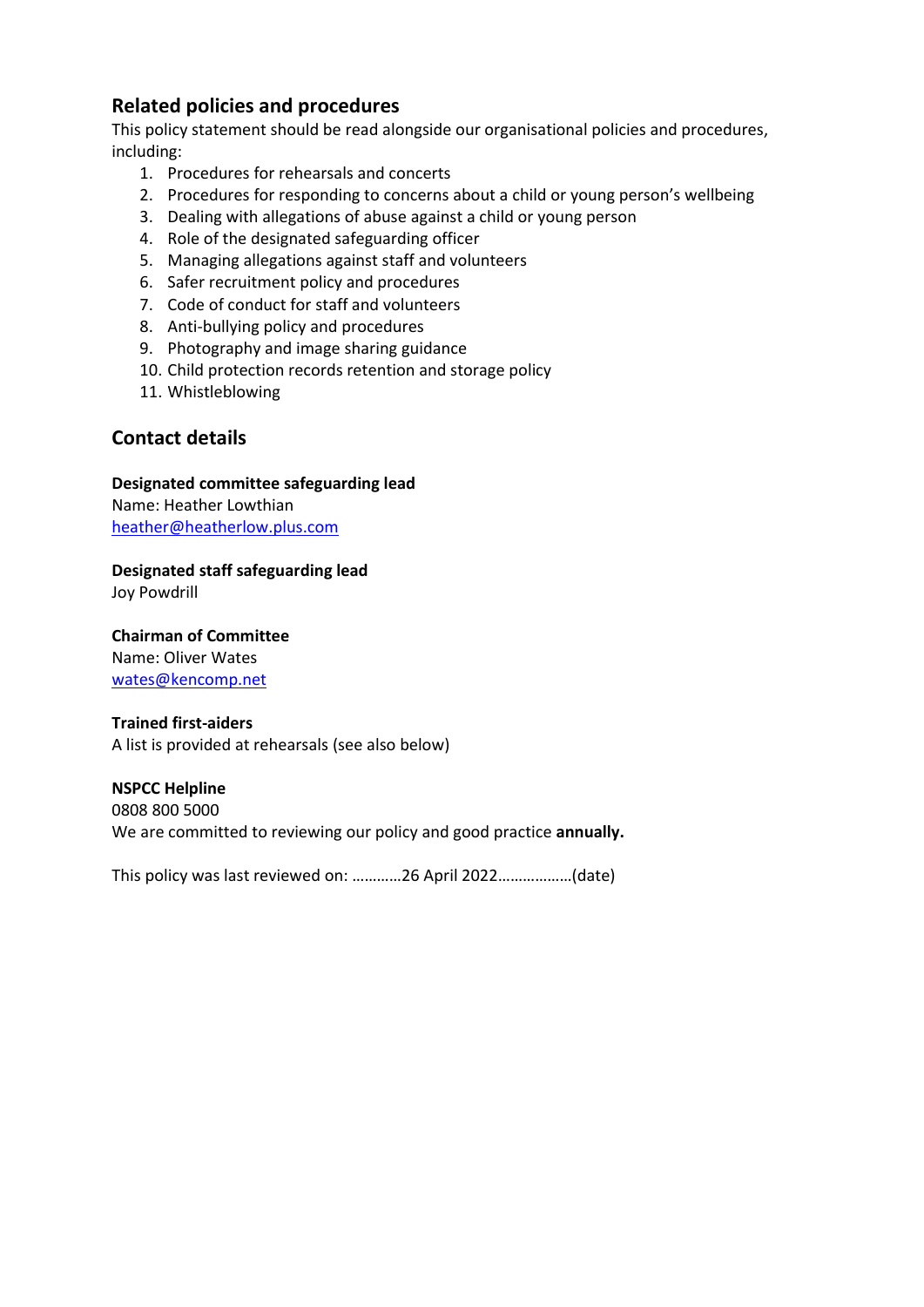# **WYO Safeguarding Procedures**

# **1. Procedures for rehearsals and concerts**

A register is taken at all WYO rehearsals and concerts:

The purposes of the register are to

- list all players and tutors present
- check that players have returned after the break.
- check names in the event of a fire evacuation
- The Musical Director or his nominated representative is responsible for ensuring that the register of players to be filled in at the start of the session, with late arrivals added as appropriate. They shall also be responsible for removing the register from the building in the event that the building has to be evacuated.
- The register will also be taken after the break in rehearsals. Any unexplained absences should be noted by the Music Director and immediately investigated. Any absence that cannot be explained should be discussed with the orchestra member of staff for the relevant section. The Music Director and that member of staff shall then take such steps as seem appropriate in their professional judgement to establish the safety and wellbeing of the missing person.
- The up-to-date player database is available on the orchestra tablet at all rehearsals. The data is password protected.

#### **Breaks**

Older teenagers have always been allowed to leave the Castle Street Centre during the rehearsal break with their parents' permission. In practice, however, the majority of orchestra members stay in the building.

From academic year 2019-20 onwards parents will be advised that all children with parental permission to leave in the break must do so in groups of two or more. A register will continue to be taken on their return. Parents will also be advised that, though a number of responsible adults are present throughout, it is not practical to supervise their children closely during the break.

#### **Fire procedures**

Orchestra members will be reminded at the start of every term about the fire procedures for the Castle Street Building.

#### **First Aid**

An incident book for accidents will be provided at all rehearsals and concerts as well as advisory slips to be given to the parents of anyone who bumps their head.

#### **Concerts**

Where possible, new concert venues will be visited by an adult member of WYO prior to a concert to ascertain the facilities there. If it is not possible to visit, information will be gathered by telephone. A letter to parents/carers will give details of the venue, arrangements for transport and meals. If players will be unsupervised at any time, this will be mentioned in the letter. If transport is by coach, adults will travel with the players. At least one of these adults (excluding the driver) must have been DBS checked.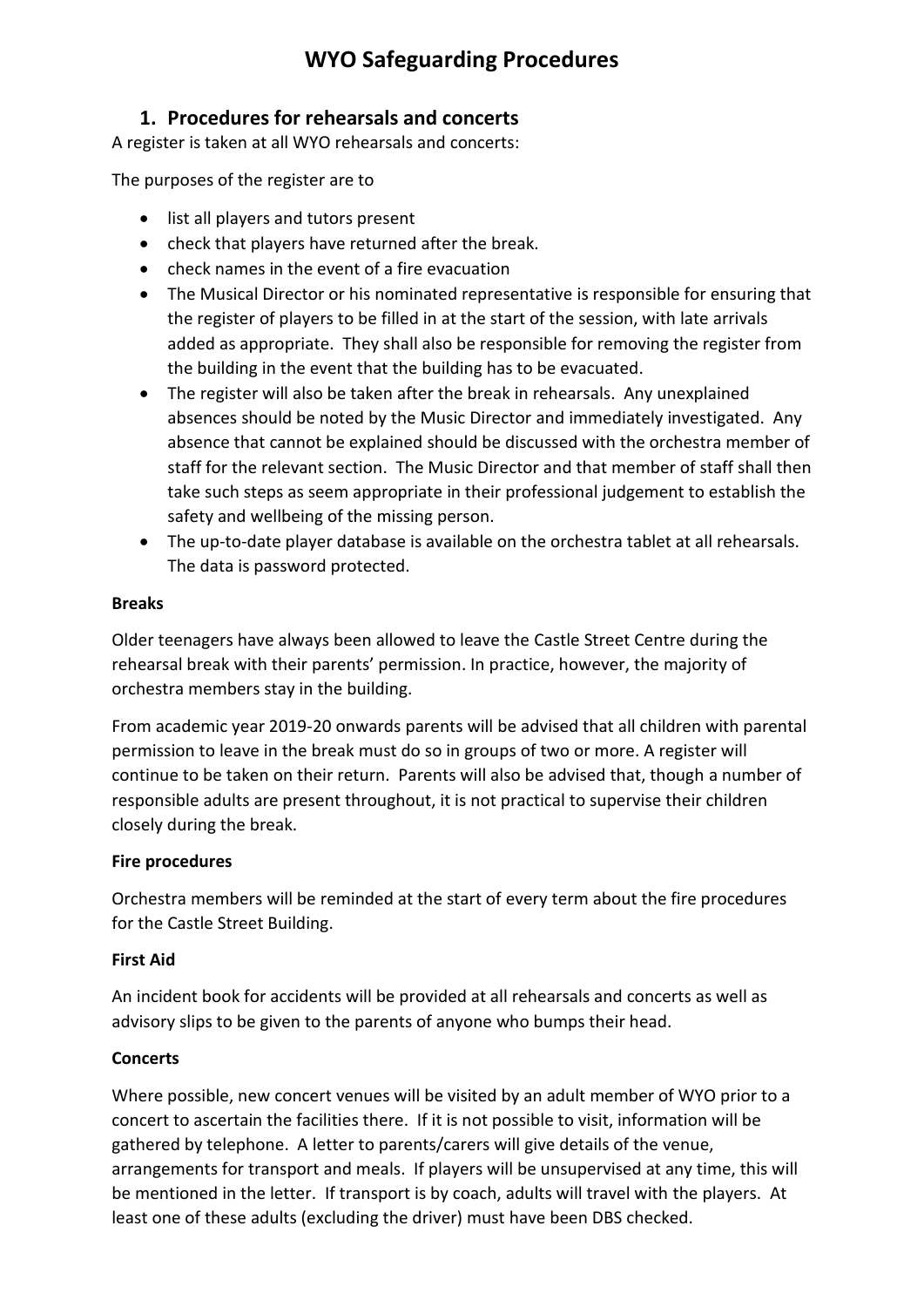# **2. Procedures for responding to concerns about a child or young person's wellbeing**

If a child tells a member of staff about abuse that they have suffered or that another child has suffered abuse then they should:

- Stay calm and listen to what is being said
- Find an appropriate early opportunity to explain that it is likely that the information will need to be shared with others – but only those who need to know about it. Do not promise to keep secrets
- Allow the child to continue at his/her own pace
- Ask questions for clarification only, and avoid asking questions that suggest a particular answer
- Reassure the child that they have done the right thing in telling you
- Tell the child what you will do next and with whom the information will be shared
- Record in writing what was said using the child's own words as soon as possible, note the date, time, any names mentioned, to whom the information was given and ensure that the record is signed and dated
- Pass a written record to the designated safeguarding lead, or any member of the Management Committee who will in turn decide what action to take.
- Keep the discussion confidential, following the procedure for reporting concerns, aside from this do not discuss with others.

Having received the report the safeguarding leader should decide what action to take:

**Option one:** No action taken- the concern does not constitute a safeguarding concern. Safeguarding leader to record decision made and reasons for it.

**Option two:** Uncertain? Leader to consult with Children's Social Care or the NSPCC Helpline and to record action and decision taken. Cumbria multi-agency safeguarding hub (including out of hours) 0333 2401727. NSPCC helpline (24 hours) 0808 8005000.

**Option three:** Refer to Children's Social Care and/or the Police within 24 hours. Put in writing within 48 hours. Record action and decision taken. Safeguarding leader to follow up after three working days if received no feedback on action taken by children's social care and to record outcome of any follow up contact.

# **3. Dealing with allegations of abuse against a child or young person**

If a child tells a member of staff about allegations against another child they should:

- Listen to and record the allegations as per the procedure in the previous section.
- If allegations have been made against a child the member of staff should speak to the safeguarding leader who can advise on the best way to proceed. The member of staff should not confront the child about the allegations before taking advice, it may make the situation worse.
- For more advice about speaking to a child who may be behaving abusively, contact the NSPCC Helpline on [0808](tel:08088005000) 800 5000 o[r help@nspcc.org.uk.](mailto:help@nspcc.org.uk)
- If a member of staff notices a child behaving inappropriately they may need to talk to them about this immediately, in order to manage the behaviour. They should talk to them calmly and explain why their behaviour is unsuitable and what they can do to improve it and record this contact.

# **4. Role of the designated safeguarding officer**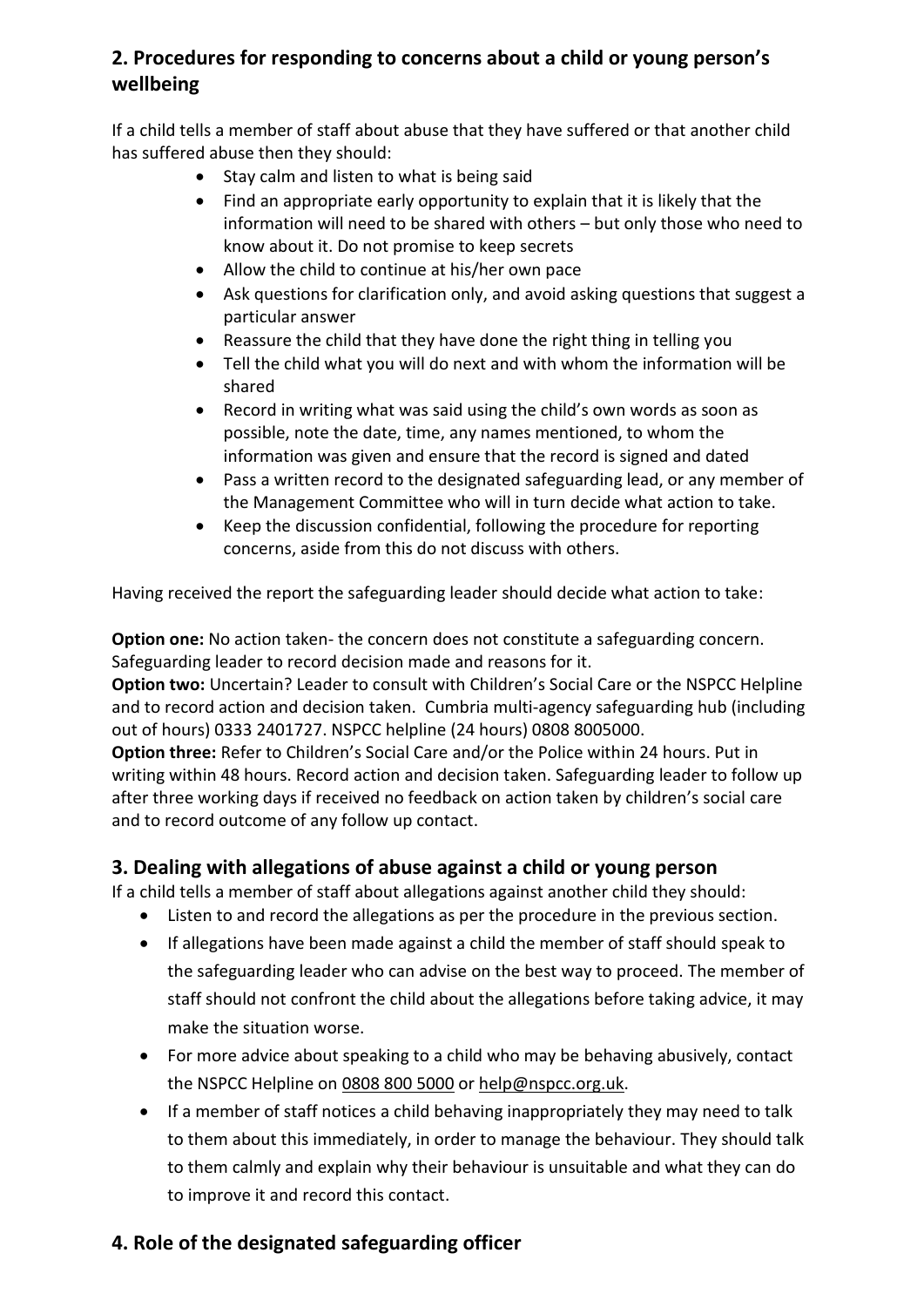WYO will appoint one person to:

- Receive information from staff, volunteers or members who have safeguarding concerns, and record it
- Assess information promptly and carefully
- Be available for support and advice if disclosure, suspicion or allegation of abuse is reported.
- Be responsible for a confidential record for related information
- Liaise and consult with local statutory safeguarding agencies
- Liaise with the Chairman of the committee on areas of concern.

# **5. Managing allegations against staff and volunteers**

There may be instances where there are concerns about the behaviour of a member of staff towards a child/ren. The concerns may be very clearly abusive, e.g. hitting a child or subtler, e.g. isolating a child or sharing personal phone numbers. It might involve a breach of the WYO code of behaviour, or it could be an allegation made by a child, other staff member, or another adult.

In any of these circumstances the following procedure should be followed:

1. Staff are responsible for sharing their concern with the Safeguarding Lead who will explore the seriousness of the allegation/concern.

2. If the member of staff has behaved in a way that has harmed a child, or may have harmed a child or possibly committed a criminal offence against or related to a child or behaved towards a child in a way that indicates s/he is unsuitable to work with children then the Safeguarding Lead and Committee Chairman together will be responsible for coordinating the management of the concern. This will include the decision-making about any immediate protective actions that are warranted: for example, informing and supporting the parents/guardian and child/ren; suspension from role; confinement; change of duties etc.

3. They will also determine if the police need to be contacted and/or the Local Authority Designated Officer. There may need to be one or more type of inquiry depending on the nature of the concern: a child protection inquiry, police investigation and/or a disciplinary process.

4.In dealing with any allegation the Safeguarding Lead needs to balance: the seriousness of the allegation; the risk of harm to children; possible contamination of the evidence and the welfare of the person concerned.

5. The Safeguarding Lead will require a written account from the member of staff hearing the allegation/concern and a summary of any available additional information including the names and addresses of any potential witnesses. Both documents should be signed and dated.

6. Investigations will be dealt with quickly, fairly and impartially. The member of staff should be informed about the allegation or concern as soon as possible but not before consultation with the Safeguarding Lead and children's social care/police where necessary, in respect of timing and content.

# **6. Safer recruitment policy and procedures**

No prospective member of staff will have their contract confirmed until that person has been DBS checked. Volunteers (such as adult players) who have the potential to find themselves alone with children on a regular basis should also be checked.

# **7. Code of conduct for staff and volunteers**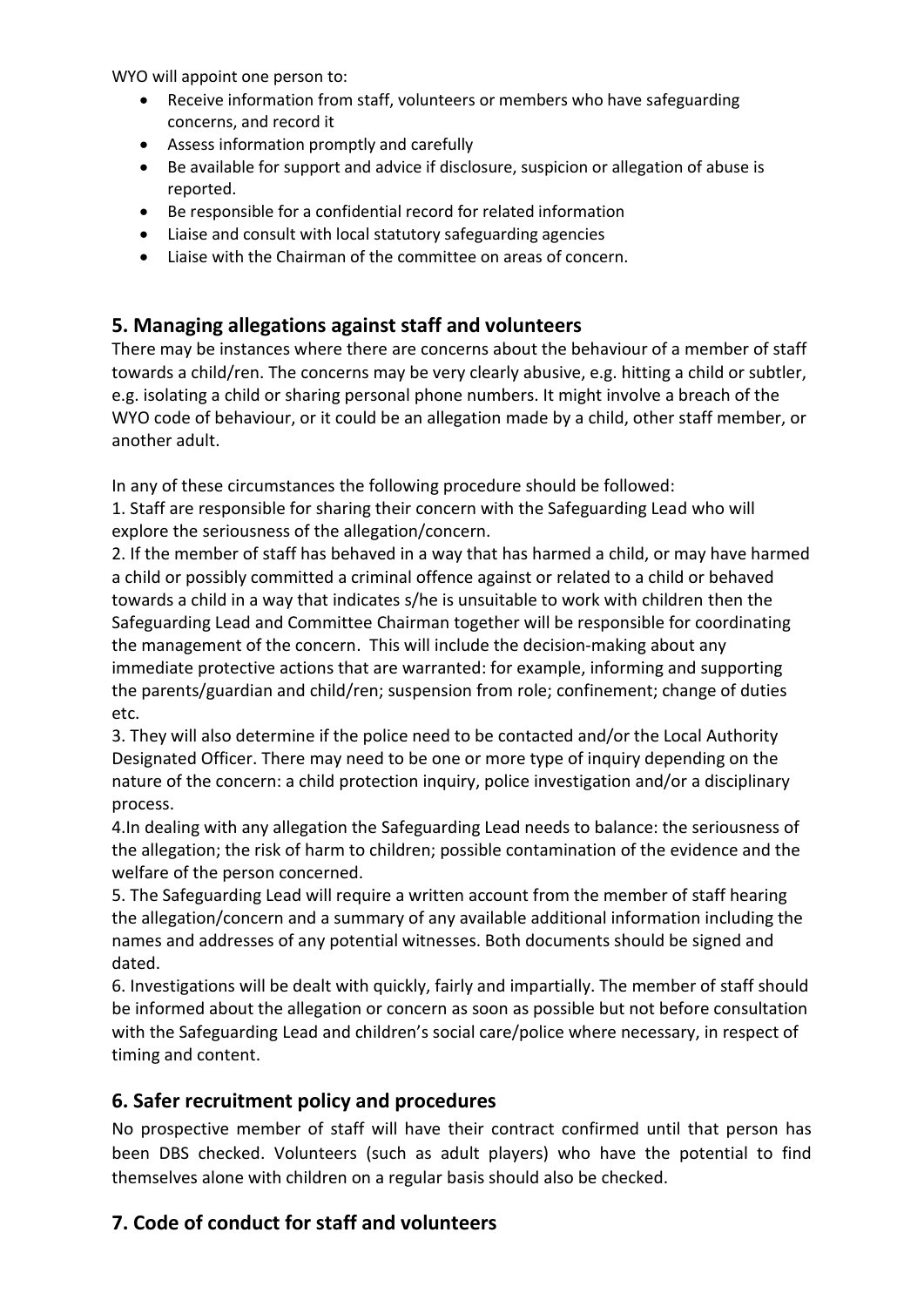This behaviour code outlines the conduct WYO expects from all our staff and volunteers. The behaviour code aims to help us protect children and young people from abuse and reduce the possibility of unfounded allegations being made.

### **The role of staff and volunteers:**

When working with or for children and young people, staff and volunteers are acting in a position of trust. They are likely to be seen as a role model and must act appropriately, placing the well-being of the performer above the development of the performance.

**Responsibility:** staff and volunteers are responsible for

• prioritising the welfare of children and young people

• providing a safe environment for children and young people. This includes having good awareness of issues to do with safeguarding and child protection and taking action when appropriate.

- staying within the law at all times
- modelling good behaviour for children and young people to follow
- challenging all unacceptable behaviour

• reporting all allegations/suspicions of abuse following our reporting procedures. This includes abusive behaviour being displayed by an adult or child and directed at anybody of any age.

### **Rights:** staff and volunteers should

- treat children and young people fairly and without prejudice or discrimination
- understand that children and young people are individuals with individual needs

• respect differences in gender, sexual orientation, culture, race, ethnicity, disability and religious belief systems between yourself and others, and appreciate that all participants bring something valuable and different to the group/organisation

• challenge discrimination and prejudice

• encourage young people and adults to speak out about attitudes or behaviour that makes them uncomfortable.

#### **Relationships:** staff and volunteers should

- promote relationships that are based on openness, honesty, trust and respect
- avoid favouritism
- be patient with others
- use special caution when you are discussing sensitive issues with children or young people
- ensure your contact with children and young people is appropriate and relevant to the work of the project you are involved in

• ensure that whenever possible, there is more than one adult present during activities with fewer than three children.

•if a child specifically asks for or needs some private time with a member of staff or volunteer, ensure other staff or volunteers know where they and the child are.

• only provide personal care in an emergency and make sure there is more than one adult present if possible.

# **Respect: staff and volunteers should**

•listen to and respect children at all times

• seriously, actively involving them in planning activities wherever possible

•In some cases it may be necessary to break confidentiality in order to follow child protection procedures; if this is the case it is important to explain this to the child or young person at the earliest opportunity.

**Unacceptable behaviour**: when working with children and young people, staff and volunteers must not

- allow concerns or allegations to go unreported
- take unnecessary risks
- smoke, consume alcohol or use illegal substances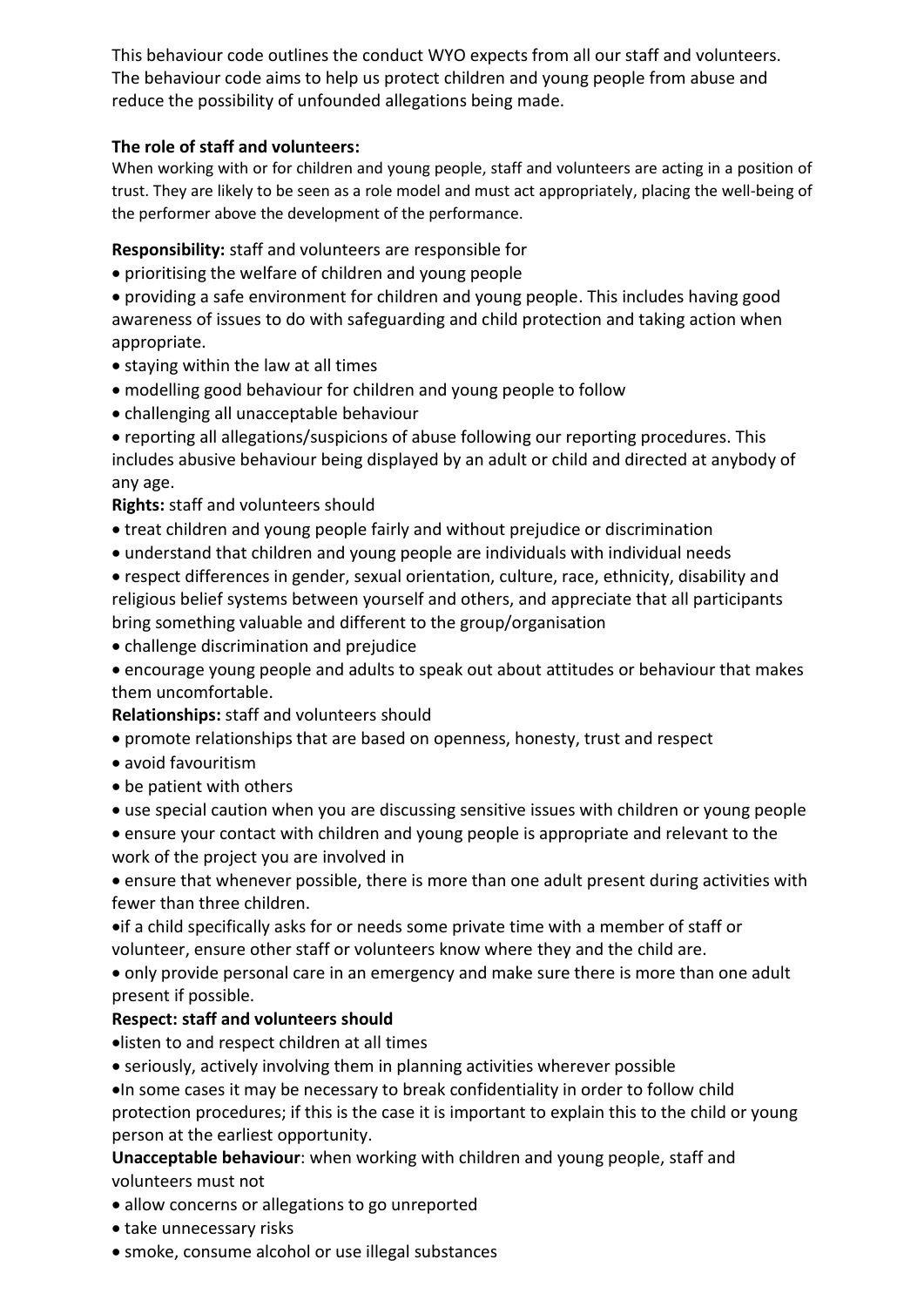- develop inappropriate relationships with children and young people
- make inappropriate promises to children and young people
- engage in behaviour that is in any way abusive
- act in a way that can be perceived as threatening or intrusive
- patronise or belittle children and young people
- make sarcastic, insensitive, derogatory or sexually suggestive comments or gestures to or in front of children and young people.

**Upholding this code of behaviour:** staff and volunteers should always follow this code of behaviour and never rely on their reputation or that of our organisation to protect themselves. If you have behaved inappropriately you will be subject to our disciplinary procedures. Depending on the seriousness of the situation, staff and volunteers may be asked to leave WYO. We may also make a referral to statutory agencies such as the police and/or the local authority child protection services. If staff and volunteers become aware of any breaches of this code, they must report them to the designated safeguarding officer. If necessary staff and volunteers should follow the whistle-blowing procedure and safeguarding procedures about child protection or related topics.

# **8. Anti-bullying policy and procedures**

WYO recognises that:

• bullying causes real distress. It can affect a person's health and development and, at the extreme, can cause significant harm

• all people, regardless of age, disability, gender reassignment, race, religion or belief, sex or sexual orientation, have the right to equal protection from all types of harm or abuse

• everyone has a role to play in preventing all forms of bullying (including online) and putting a stop to bullying.

WYO will seek to prevent bullying by making sure that all adults present are alert to incidents which may constitute bullying, and that they will take appropriate action if necessary.

# **9. Photography and image sharing guidance**

- Parental permission for photography will be obtained in writing when a child joins WYO or one of its feeder groups.
- From September 2019 this permission form will cover the taking of both photos and videos. It will also specify that both forms of media may be used in the press, on the website and on social media platforms including (but not restricted to) Facebook, Twitter and Instagram.
- Parents whose children joined before 2019 will be asked to reaffirm their consent to use of photographs and video for use in all of the contexts listed above.
- The usual policy will be not to name children in photographs used in publicity or online, but there will be exceptions in the case of featured soloists, conductors etc for which we will endeavour to obtain permission where practicable.
- Clear written expectations will be given to professional photographers or the press who are invited to an event. These should make clear WYO's expectations of them in relation to child protection.
- Photographers will not be allowed unsupervised access to children.